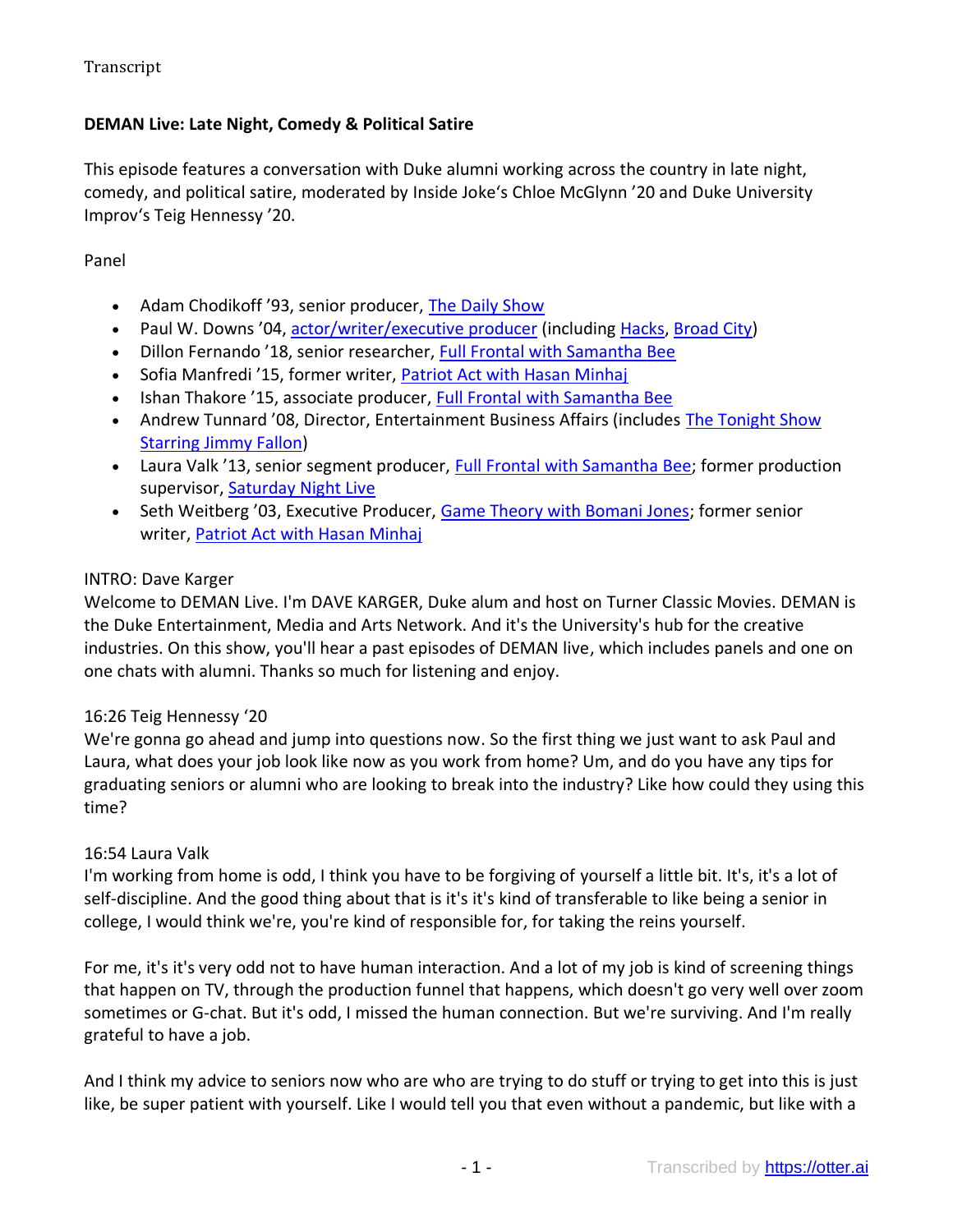pandemic, be 10 times as patient with yourself and with the industry. Don't worry about landing like a dream job right away. Because you have to be realistic with what's out there. And I always just say, like, make stuff yourself, no matter what. Always be having, like, make a side project for free on your iPhone, you can make funny stuff on Tik Tok like it's, that's that's kind of what I always think somebody should do.

# 18:25 Paul W. Downs

I agree, I think it's such a weird time right now. But it's it's really it is a true ? to be able to continue to write from home because you can write anywhere. And we are about to start a writers room, which over zoom might be really strange. It is without human connection. And being in the room to pitch with people might be really odd, but we feel lucky to be able to do it. And I think my advice would be similar. It would be if you're home, try your best to make things. You just write something if you want to be a writer. You know, write a spec, write a spec pilot or spec feature. If you want to be a performer write something that you can perform. You know, I think it is hard to focus, with so much, so much news coming at you all the time and so much that's unknown about what the future will hold. But I think if you can, you can get something done every day, that's great. We have been doing one scene a day, which I'm like, that's huge. It's really, really good. So I think if you can set a small goal for yourself and try to focus and do that, using this time to be productive is will be hugely valuable.

# 19:39 Chloe McGlynn '20

Thank you. No, that's super valuable. And I think that that translates really well into our next question, which is kind of directed towards Sofia and Ishan, what are your suggestions for how students and alumni can navigate their internship and job search during these times? And you guys spoke to that a little bit but more special civically? How can students and alumni find a balance between staying in touch with alumni about career opportunities during this time? And also respecting that people might be facing different challenges right now? Yeah,

# 20:16 Sofia Manfredi

I think awareness, right, that the industry is not what it normally would be, which I think like, I'm sure every Duke student has, and like everybody has. And I think maybe looking to people that you would reach out to, to find out about opportunities or about something like a little bit more concrete, concrete, maybe do those more as, like, general advice, emails, or calls or just like, I don't know, I think reaching out to people, and kind of putting your name in their head.

And, you know, asking questions, and communicating with them is great. And when things do start up again, then, you know, maybe there's a time to kind of like, depending on that is, I would hate to, like, even guess right now. And I think then that's like, maybe a time to like, follow up with somebody or just like, remind them that, you know, you had spoken before, but I think kind of just like being aware that maybe now's the time to like gather all the information that will like, help you take action when it is like possible to, I don't know if what I'm saying is making sense.

But it feels like everybody on both ends of it is kind of stuck in the like, I'm going to prepare for what I think will be helpful. And I think the most that you can kind of get from somebody is probably just like honest conversation and advice and maybe like a pair of helpful eyes. And I'm sure it just if you you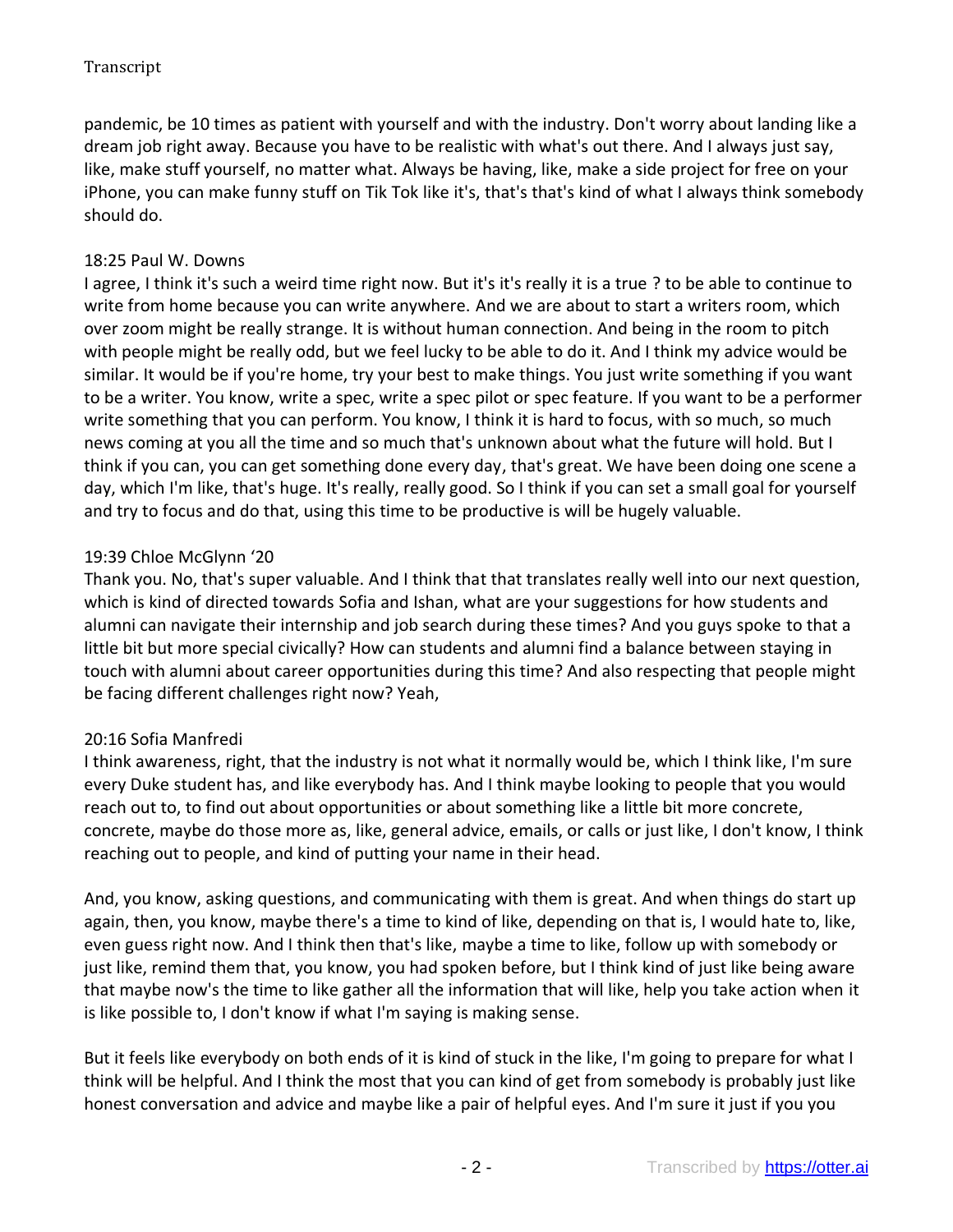know, are like, I don't know, just like send out, you know, polite email and don't like do anything too crazy people will probably they might send a delayed response or like a, you know, I think people would would be as happy to help as they like normally would be.

# 22:07 Ishan Thakore

Yeah, I echo that too. And say like, to just to be cognizant of which particular jobs are also like more effective, so more affected right now. So like, I work on the field producing side of the show. So a lot of our cinematographers, lighting people, set PAs have been like, particularly affected amount of work because there's like no on-set jobs.

So just being mindful of like, when you do reach out to someone like that, that, you know, their situation might be a little more precarious, as well. And then also in terms of like, you know, how to navigate an internship and job search. Like there's a lot of sort of like professional groups, you can kind of join when you move to like, New York or LA or DC.

So like one group that's like really helped me a lot is called Video Consortium. And I think they have chapters like all around the world now. But they, they post like, kind of video jobs and openings. It's a lot of it's geared towards documentary, but I think they also like work in the scripted world as well. And that's been good. They've been posting a lot of like, opportunities for filmmakers, you know, people who do stuff independently COVID relief funds, if you're a freelancer and stuff, so they've been sort of like, I found that to be like, super helpful for my friends, also, who were who were kind of out of work.

#### 23:33 Teig Hennessy '20

Yeah, that'd be awesome. Thanks so much. Um, okay, so our next question is going to be directed towards Adam and Andrew. And so sort of like in your roles as producers and as legal counsel, what does it look like when you're interacting with staff every day over video chat and that sort of thing? Um, and like, has the current situation affected the way that you're booking guests, and conducting interviews and that sort of stuff? And anyone from Full Frontal and Patriot Act feel free to jump in on that one as well.

24:04 Adam Chodikoff Can I go?

24:05 Andrew Tunnard Yeah, go ahead.

#### 24:06 Adam Chodikoff

Okay, um, I don't do this my first ever like zoom chat. I communicate via email and you know, it's with the head writers attend at 10pm. Around every night, the head writer will send out a mass email to the writers and the researchers and the producers.

Here's the stuff we're considering doing in the show tomorrow. And then I checked on Scripto, our script program, in the morning around 10am is a script what we call a no joke script, in which they're all setups all set up for jokes and I check to see if we have any, you know, false premises, or are there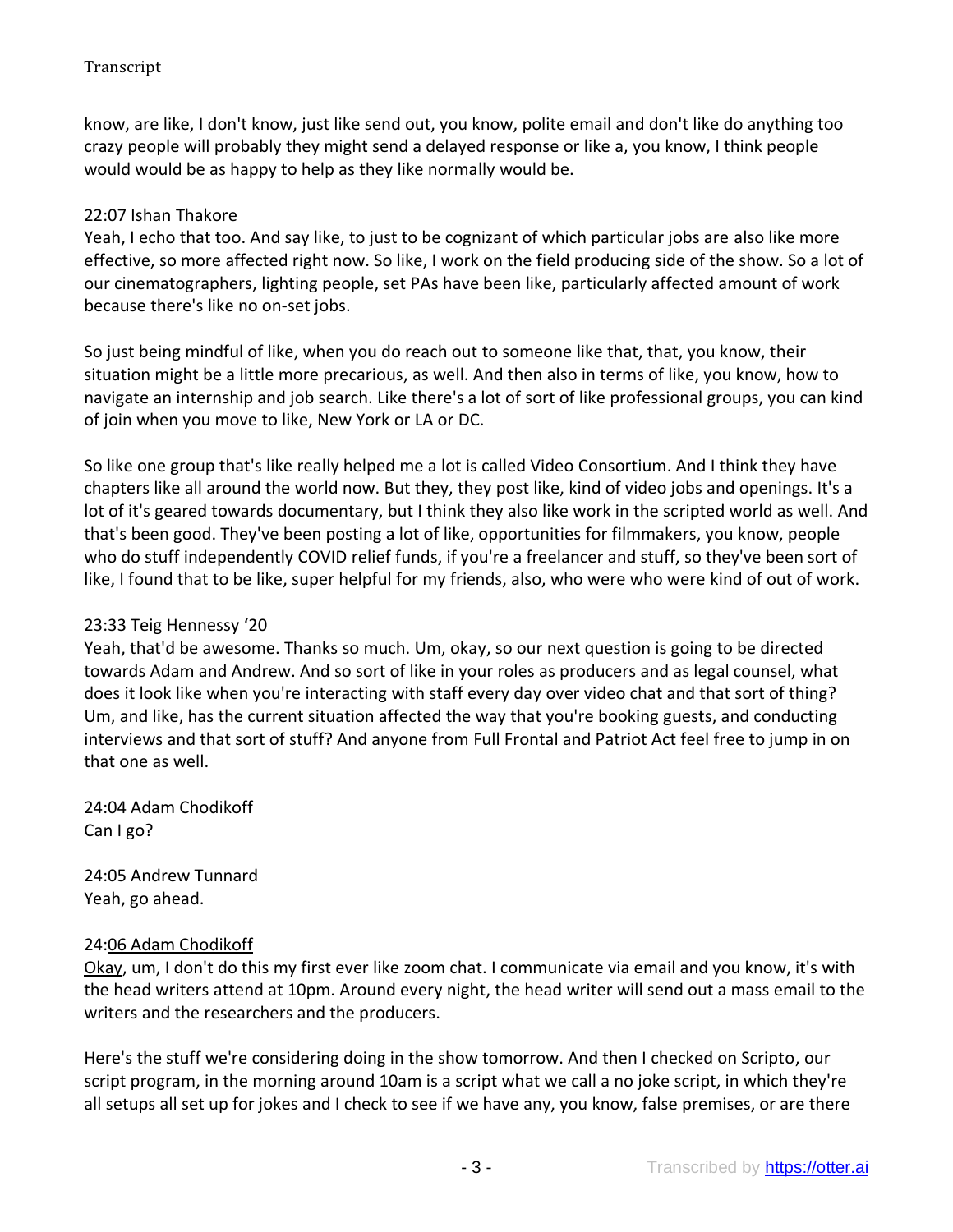any errors in the setups and then once in the writers get assigned to write jokes to the setups and then later in the day, I'll get a notice are here's the rough scripts, and then I'll go really go into fact checking in research mode and go through line by line point by point.

And to send emails, I mean, I there's no need for me to do a video chats or they can just call me on the phone. I remember calling people on the phone? You know, so. And when I write get questions like, yes, like today I was reading questions for Governor Murphy. We had we have in the show, the Governor of New Jersey, and I don't I don't book the guests. But the the guest producer will say, Here's Senator (?) Murphy, we've got him on, you know, and then I'll just start typing up questions, Email tour, and then Trevor will look at it during the day. And he might do it, he might not but so the main, you know, differences just a lot more emailing, you know, a lot more emailing back and forth, and communicating via email, and I'm just, you know, so.

## 25:47 Andrew Tunnard

Yeah, I agree. I think, you know, when I started as the Tonight Show, lawyer, as the new lawyer, everyone kind of was a little wary of me, the writers and the producers sort of want to come to me through someone else, because they just assumed the lawyer is gonna raise a red flag, sound, the alarm bell, whatever, and it took some time.

But you know, having the relationships I do with our producers and our writers and our, you know, segment directors, it got to the point where, before we left the office, I was interacting face to face with them a lot of the week, at the very least on the phone, most of the day. And I think it took us a couple weeks to kind of get in a groove of all left 30 Rock and went into quarantine, because this picture themselves are all sort of, you know, are the 30 Rock and they can walk down the hall and ask people questions, and so many people don't even need to come to me for stuff.

But now I'm actually finding that I'm having way more conversations with people who can't just yell down in the hallway or to the cube next, for answers to things. And you know, there have been there are people who have been there when it was Late Night with Jimmy Fallon, who were SNL before that with Jimmy, who would Jimmy for, you know, 15 years.

And without that access, everything, you know, it takes a little more time. And because we're operating on such a frenetic pace, we need answers quickly. And often I'm sort of at the receiving end of a lot of questions, which it's been difficult to navigate, but for me is great, because I really do love the sort of the human interaction component, even if it is over Zoom. So it was a challenge. I think for the first couple of weeks. I think now we sort of we're in a groove, things aren't as frantic, but still very, very busy and a lot of phone calls and emails all day.

#### 27:34 Chloe McGlynn '20

Awesome. Did Laura, Dillon or Ishan want to jump in on that at all? Or?

# 27:41 Dillon Fernando

Oh, sure, we can. I think the way that we interact, I like our system a lot. We kind of all do this chaotic Slack meeting on on a Thursday, and we decide what we want to do on the show that Wednesday. And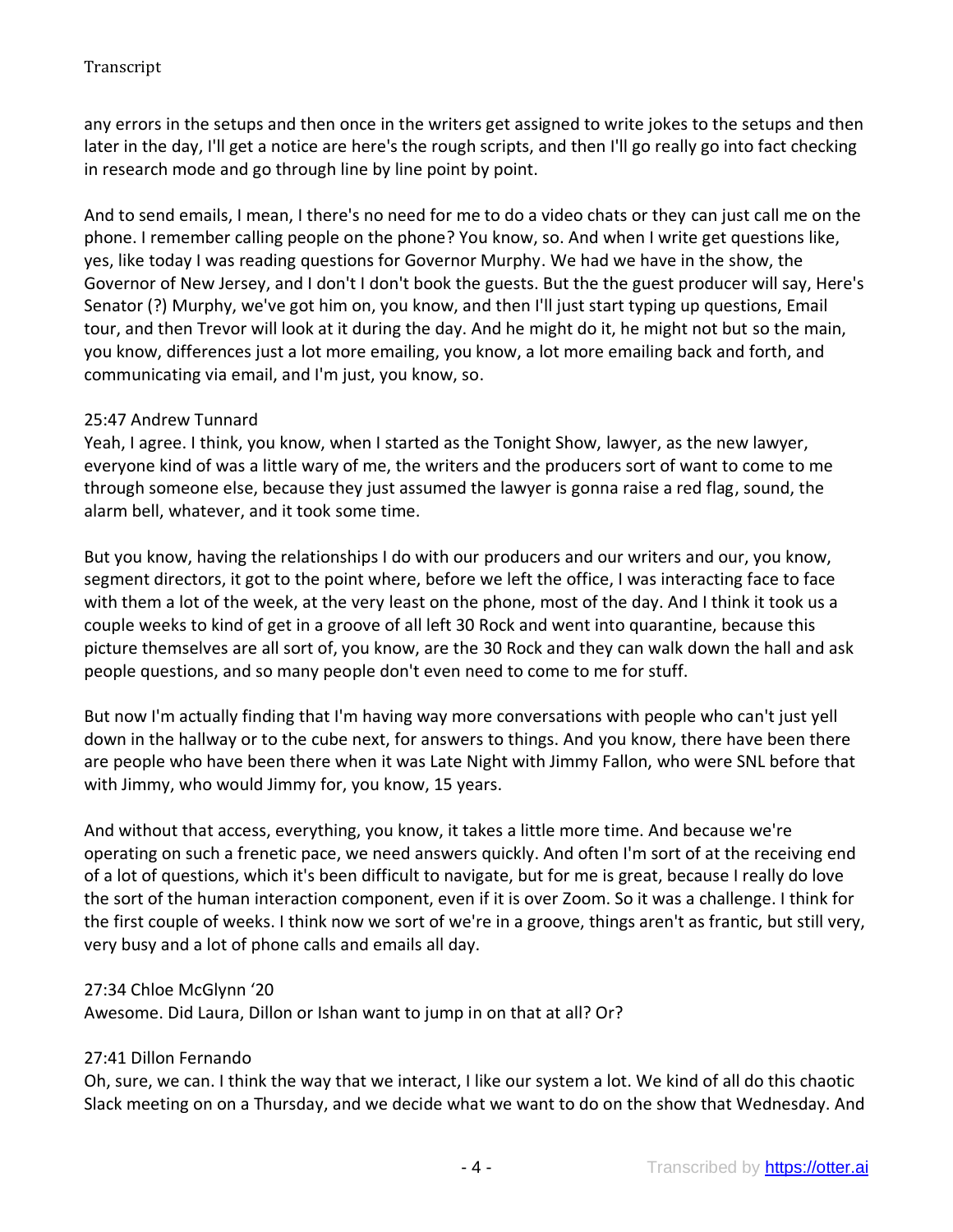I think it's really, everyone's like, throwing in their two cents for what we want to do on the show. And I think people are very receptive to that. And that's one thing I like about the way we're doing the show right now is everyone, I think everyone kind of feels like we want to document the times of this of this moment.

And so like, whatever everyone's passionate about, like, we're gonna try to make a segment or like, do something that kind of reflects that, which I really like. We do a lot of a lot of Slacking, we do a lot of like, Gmail, like kind of Zoom situations. Honestly, I most of my job is slacking people. So I don't really see too much of a difference. But yeah, I think we like we're still like on calls with the writers. And we're, you know, still making sure we're like fact checking stuff as they do rewrites. And I think it's business as usual, but just in a different place.

## 28:50 Ishan Thakore

Yeah, it's been, I work on the field side of things. So we've been like, when we've been pulling segments together, it's been really weird because a video editor will share their screen, over zoom while they're like cutting a segment and then a producer. And I will be like, offering notes on a cut, and then everyone's video freezes.

And then it's been like, really kind of strange and a little bit frustrating. And doing interviews over Zoom is also like, you know, producing them a resume is kind of weird, because you're, you're kind of like offering direction and everyone's a little uncomfortable and stuff. But so that's sort of like completely changed, I think, like how our team does like any sort of interviewing. But what has been nice is that access seems to be a little bit easier.

So like we interviewed Elizabeth Warren last week, and that was like, it felt like impossible to get. You know, we've been trying for months the interview her. Obviously, she was running for President at some point and then when I'm sure her schedule is much freer when she dropped out, but it seemed like a much easier ask over zoom for like 30 minutes and stuff. So it seems like some avenues open up that way which has been kinda cool.

#### 30:04 Laura Valk

I think you guys covered it. I will just say for anyone who doesn't know what slack is, which I didn't know until last year, because at SNL, we only used truly like hand like hardline phones, which is insane. But Slack is like a, like an instant message thing, which now is my entire life. So I feel like I should make that clear to people who might not know like.

# 30:30 Chloe McGlynn '20

Yeah, thank you so much, you guys for that. So the next question is about, and we kind of addressed this a little bit earlier, but getting your foot in the door to work in your industry is already challenging. So what advice you have for students and alums trying to break into the industry at this time, we talked about doing creative work on your own. But do you recommend that students look for and find kind of non paid volunteer opportunities, maybe something they can do remotely? Especially now, when so many internships are canceled? I think people are looking to what can they possibly do with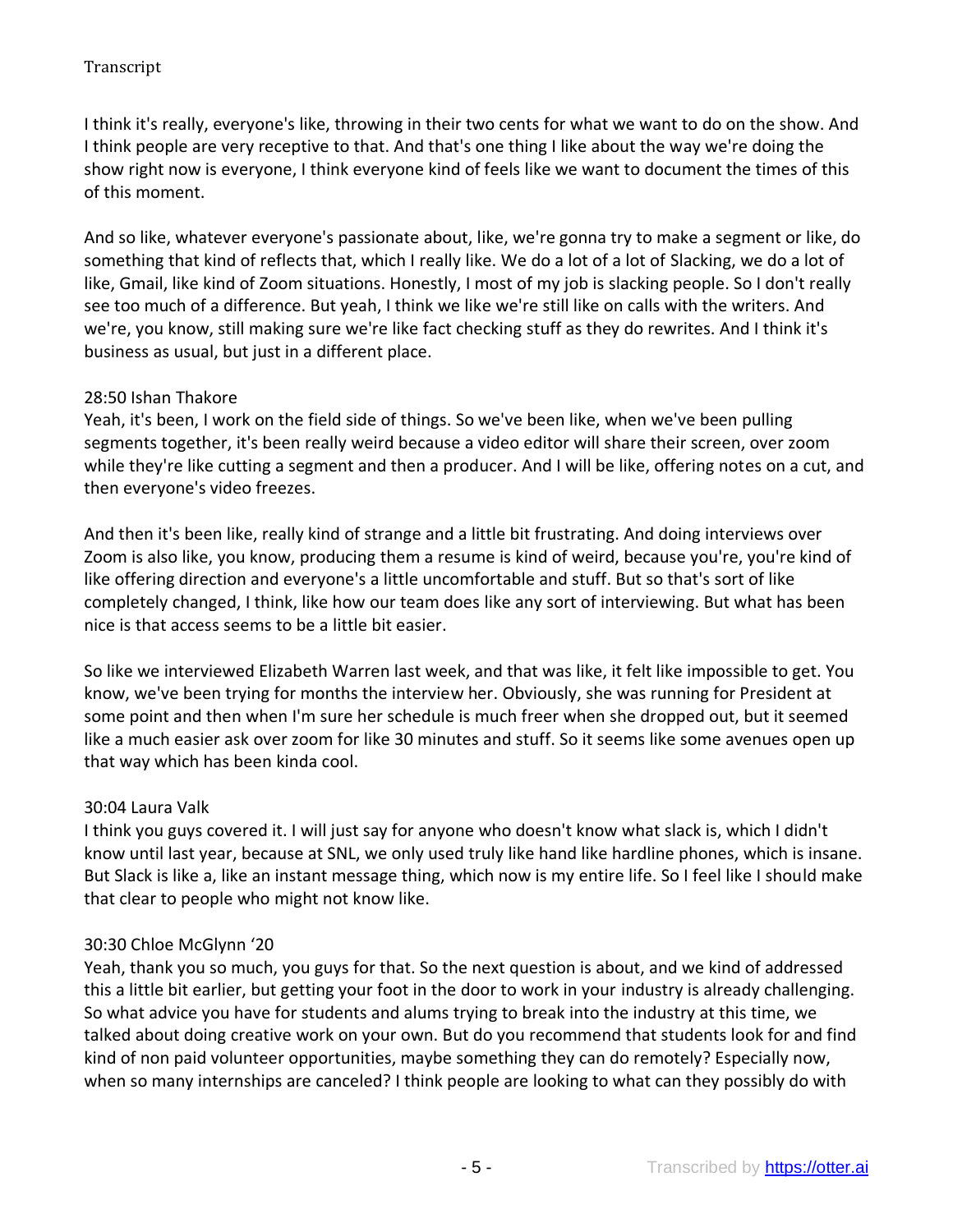this time? And if you guys, Seth and Dillon, specifically, if you have any experiences with working with other interns, or talking to students about opportunities? How might you answer that question?

# 31:23 Seth Weitberg

Uh sure. Yeah, I mean, I think as far as unpaid opportunities go, I've always been of the mindset that you should try to that if you have the opportunity to take any job on any TV show, and you want to work in television, you should take that job. It's, there's so many people that want to do these jobs, and it's so hard to get your foot in the door. That it it should not matter if it's in the department you want, it shouldn't matter if it's, you know, in the genre you want, like just start working in TV and getting getting a foot in the door somewhere, is super, super helpful.

You know, I'm one of the senior writers on the show or other senior writer, what started as the writers assistant, it is so much easier to promote people from within, because they're there every day, they know the show, they know how things operate. And that literally goes all the way down to the PA level, like on our show, people that started out as PAs end up becoming transcribers or assistants, and then it it's, again, it's just so much easier to move up.

So I would not in any way scoff at an unpaid job, honestly, even the entry level paid jobs are, you're still going to probably have to have figured out some other way to get, you know, to supplement that income anyway. So I'm always of the mindset just get in any way you can. And I would say one good thing in late night specifically for a lot of those really entry level jobs, because they're at giant companies like CBSViacom and NBCUniversal, they're like obligated to list a lot of those really, really entry level jobs on their websites.

Like there's a, I don't have it in front of me, but it's like NBCUniversal careers.com or something or something like that. If you look on those specificly I'm in New York, but they probably have jobs in LA too, you can find the kinds of jobs I'm talking about, which is great, because for pretty much all other TV jobs, you really have to know someone who can help you get that job.

There's not like a website you can go to there's the UTA list in LA, there's like lists that go around of jobs you can apply to but it's it often comes from your professional network. And then the other piece I would say just about the sort of larger idea of breaking in and this time specifically, is I think there's sort of like two tracks of personal development that would be helpful to think about as you're like trying to know there's never like I broke in like a single moment it's like you're working constantly all the time and then eventually something lucky happens and you can take advantage of it. So I I think there's like skill development and then there's like professional development. So the professional development right now is like email the people that you know that work in the industry, read Deadline Hollywood everyday and like understand how like what's happening in the business, that kind of stuff.

But then do not short the the skill development side which is like if you want to be a writer, especially a late night writer, you should be writing every day. Like no matter what and getting very, very comfortable with the idea of writing things that no one will ever say. I cannot stress to you. How breakneck the pace is in late night and how quickly you need to be able to write and comfortable you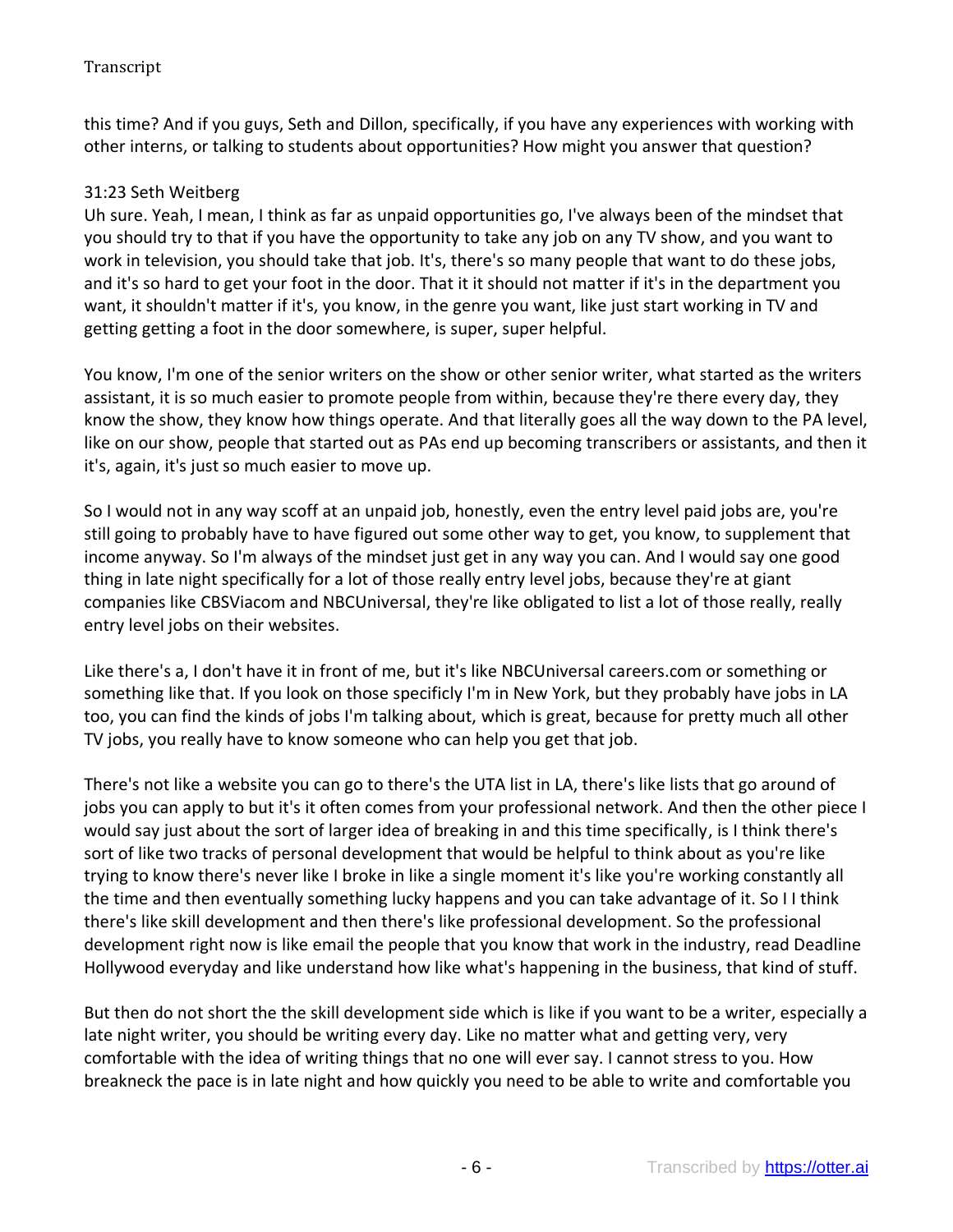need to be able to write especially writing jokes fast and not being having any ego about most of them going into trash bin.

This is a perfect time to like really just flex that muscle to study all the kinds of TV shows that you want to write for be watching those breaking them down. You know if you want to work in late night, every day, you can be writing Colbert monologue jokes and jokes for Trevor and jokes for Sam, this is a great time to just like really focus in on that personal skill development stuff too.

# 35:06 Adam Chodikoff

Absolutely true. I, I agree with everything that was said, especially reading the trades, you know, getting, you know, a perfect look, you know, they always list new shows that are happening in the genesis stages, they need to hire people. They need TAs get your foot in the door. And yes, I agree.

You know, it's easier to do once you're getting promoted from within I absolutely second, though, everything that I've just said. And, you know, I'm doing well, you know, at school what, you know, also pay off as well. And I can tell the quick story.

When the Jo Miller, the former, you know, now former head coach, executive producer Full Frontal, she used to be a writer at The Daily Show. And when she got the Full Frontal gig, she asked me to find you know, for full frontal a version of me, you know, a researcher fact checker.

And I as like Sean Connery in The Untouchables, I decided I'll, I'll call. I'll go to the rookie stage I call Duke, I call a Bill Adair at Duke who's your who's your best prospects? And they said, This guy, Ishan, and I made the connection and a star is born.

So you know it because Ishan did so well at Duke. You know, Bill Adair, recommended me to him to be to Jo Miller. And that's how that's how Full Frontal came about. If I'm if I'm if I'm getting that, right.

#### 36:26 Ishan Thakore

Yeah, no, that's about it. Maybe not the star is born part.

#### 36:30 Adam Chodikoff

But you know, it's true. I mean, you know, it's, it's because you did so well, Bill, you know, recommended you to me, and I recommended you to Jo, and there you go. So it can happen that way.

#### 36:44 Teig Hennessy '20

Yeah, that's such good advice, just to be I mean, I feel like we keep hearing that activate your network. So it's always good to have it reinforced again. Um, we're gonna jump to the next question, which is sort of in the same vein, um, Paul and Seth, like, looking back at your career, are there any sort of side hustle jobs that you guys have that like, were, you know, standouts? Or funny in any type of way? Um, and what would you say to people that are maybe a little hesitant to jump into this industry? Because of the, you know, the work outside of the field that you might have to do?

37:19 Paul W. Downs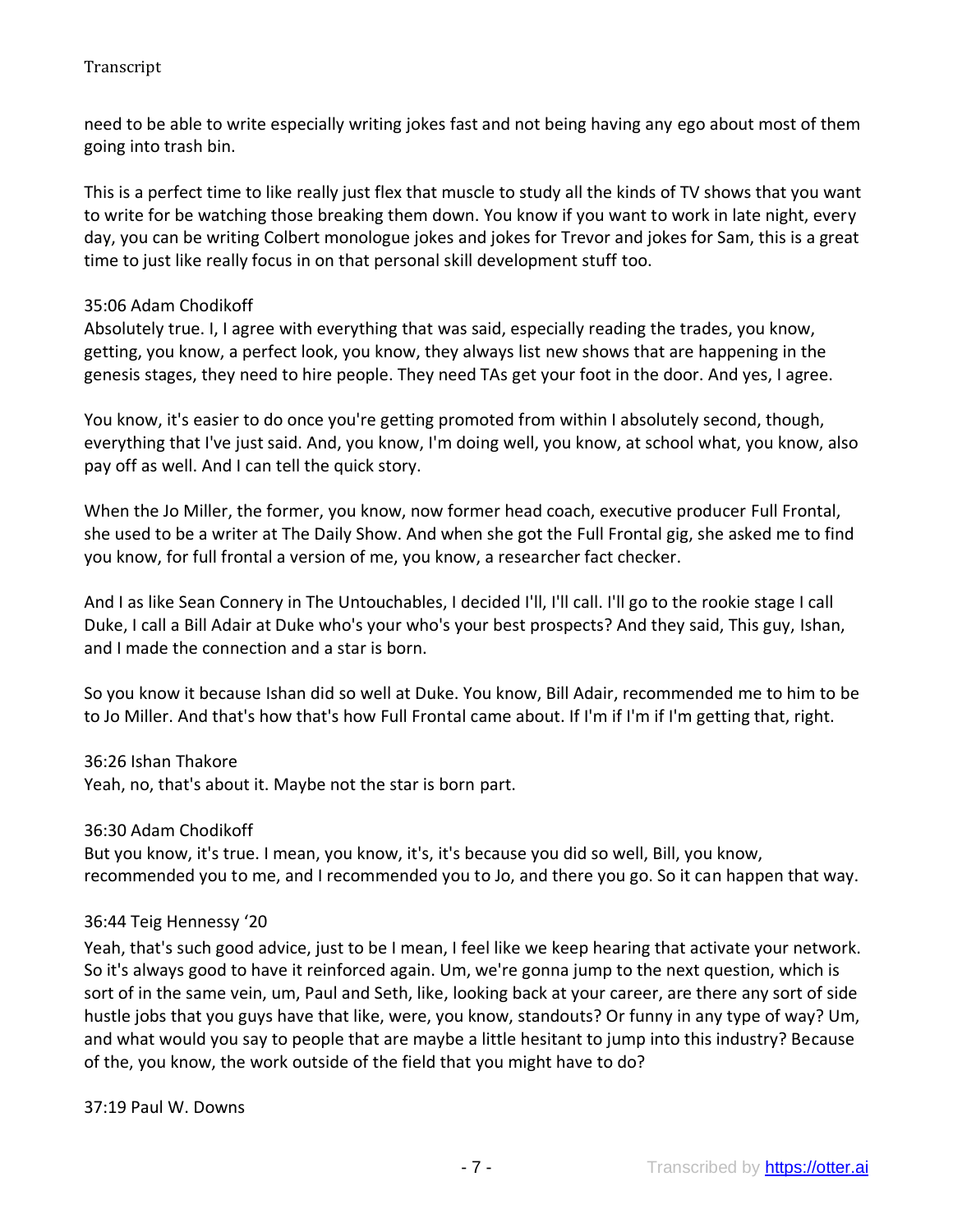Ah, you know, yeah, I think you, I think everyone needs a side hustle. In the beginning. Like Seth said, even if it's a paid job, oftentimes, entry level jobs are ones that you need to supplement the income for. Here's my, I think you can go a couple of different ways.

For me, I had an internship that I got through Duke, that then I was hired by my supervisor to work for this entertainment marketing company, which was great because I had a job. But I actually looking back, I almost wish I had just waited tables and had done something a little bit more flexible and a little bit less desirable. Because in a way, having a job that was a little bit comfortable, I think I had less hunger and drive and desire than some people I know who had jobs waiting tables, and were like I in must stop this. You kind of have that, you know, it's sort of like you have this hunger because you really don't want to be doing that thing. And I kind of think that's a good fire to set for yourself.

Um, but yeah, I think it's, it's hard not to have a side hustle, especially in the beginning. You know, because it is really hard to break in and to get your first job. But yeah, I think it's, it's everyone's different, you know, in terms of what that is, what their threshold is, but I wish I had done with my fiance did which was just wait tables, because in a way, she wrote so much more and watched so much more into so much more than I was doing. You know, when I was like, using a Blackberry, it was like, what am i What is this? This is not what I want to do? Get me out of here.

But no, but it was, but I had health insurance that you know, so it was like, I could do this for a long time. Anyway, that's my personal take.

# 39:06 Seth Weitberg

Um, yeah, you're gonna need some kind of job to make money at first, you know, it's really hard to, you know, right away immediately get a job that that's paying you enough? I would say, Yeah, I think Paul's right to sort of two schools of thoughts, like, do you get something kind of mindless so that you have all of your creative energy, you know, when you get home to be writing and producing things on the weekend, or do you get something that's a little more creatively or, you know, satisfying in some way?

When I, I moved to Chicago to study improv right after school and my first job was as a first and second grade Montessori school teacher, which, which was very satisfying to me in a lot of ways, but it was, you know, I'd be out until one in the morning doing improv shows and then like, failing at running a reading group at eight in the morning. And so, you know, and I loved the job, but I also like, I eventually got hired at the Second City and had to, like, quit on a second grade classroom, you know, with like two months left in the school year, so not the best situation.

Um, I definitely think that you need something super flexible. I think one thing that's nice is the further you get in your career, a lot of those like side hustle kind of jobs are still like, in your field, you know, like, you can eventually get jobs, doing writing jokes for people or doing other kinds of copywriting or things like that, that will feel like not a total departure.

I also think and this sort of ties back to the other question about breaking into, it's really helpful to be able to do a ton of different things. And like, if I was, if I was just graduated or was about to graduate,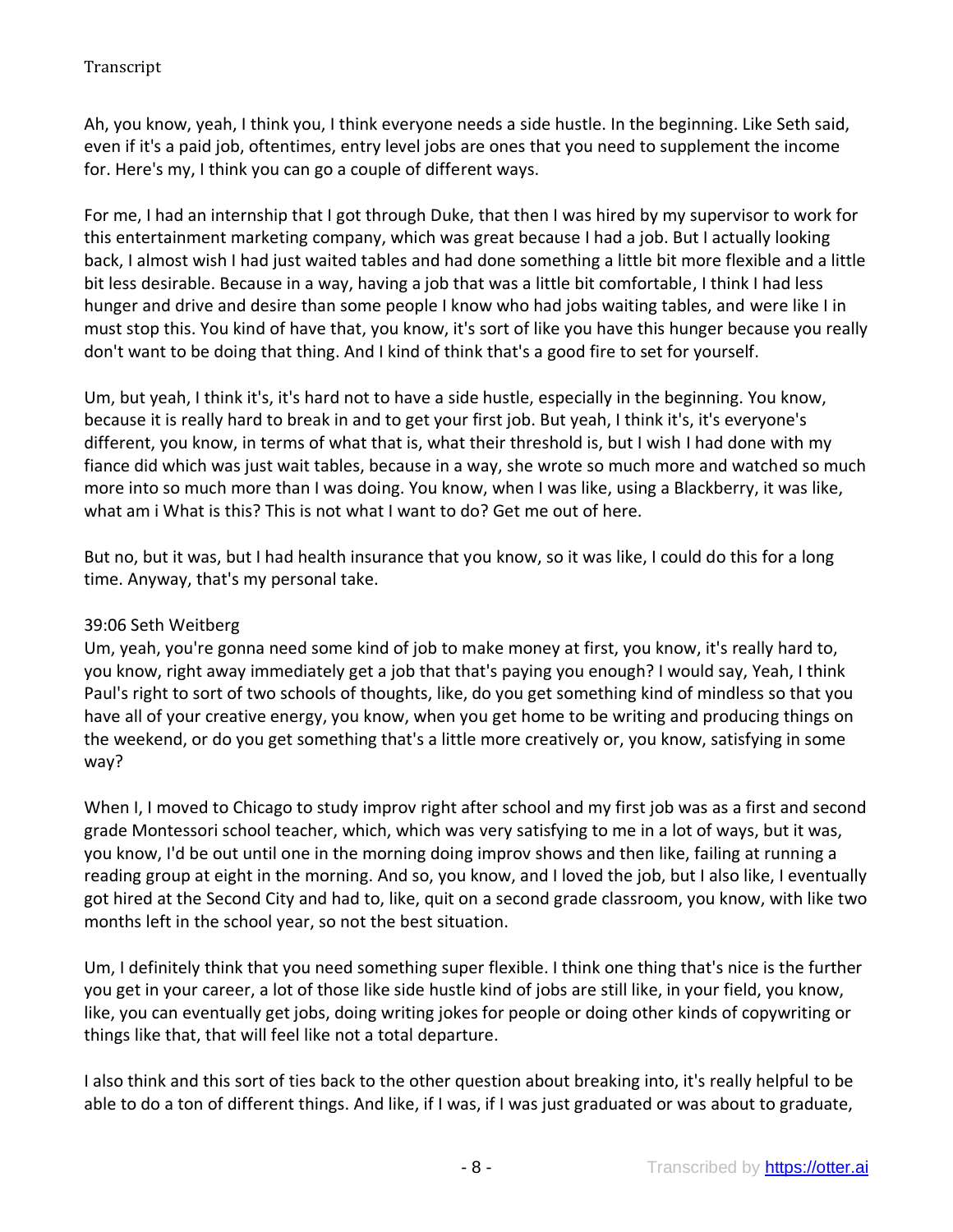and was had all the time in the world and didn't have a four month old son, I would learn to edit right now, like, I'm not, I'm not an editor. I'm a writer, and producer, but I would learn to like literally run Adobe Premiere and edit stuff, because especially a lot of the early, like, entry level jobs are on digital teams at big shows, that will expect you to be able to do everything. So shoot it, write it, produce it, cut it.

I mean, Paul, you know, has always been able to edit and broke in with a ton of his own stuff with his partner who, again, because they could they could do it all themselves. And I think being able to have that skill set is is super helpful, I think to the second part of your question about like, is now like a bad time to break in. Like, it's kind of always a bad time to go into entertainment. Like, it's not an easy job, you need to have a ton of grit, if you like really, really wilt in the face of rejection, or challenge, like it's not a good job field, it is a really, really hard job field. And you have to be able to persevere.

Even after you've been working in it a really long time, things come and go very quickly. And I think like everyone in the industry is feeling the stress of what's going on right now. It's not just people trying to get in. So there's a lot of just uncertainty in general, I would say, though, like, No, this is what you want to do. Like you need to do it, you need to try to get into this job, you need to work your butt off and try and do and I would not worry about the fact that like, the entire entertainment landscape is shifting beneath our feet while you're doing it. It's like it's, you'll have a big challenge at the beginning. And then, you know, things will will seem easier moving forward.

# 42:19 Chloe McGlynn '20

Awesome, thank you so much. Um, the next question I'm super excited about this. One is what books movies and resources, comedy and non comedy. Would you recommend? Do students check out during this time for writing inspiration, or just inspiring directors or works or something that's just really entertaining as a way to escape and or continue to develop as an artist, and that this is directed at Adam and Sofia.

# 42:48 Adam Chodikoff

I'll do a shameless plug the Daily Show oral history with, you know, does doing describe the genesis of the show, and it was written by a Duke alum, Chris Smith. So besides that, my all time favorite showbiz book about us about late night comedy is Saturday Night by Doug Hill and Jeff Weingrad, which is about the first 10 years of Saturday Night Live. And it goes, it's very in depth, there's people, there's a newer book that lives in New York, the oral history, this is a book that came out, I would say 25 years ago, but he's way level that's I'm reporting about the first 10 years of SNL is incredible. And I highly recommend it if you have time, you know, in terms of introduction to basic introduction, late night comedy along with the oral history.

# 43:41 Sofia Manfredi

Um, yeah, I think well, one thing I would say maybe this is like lessons and creative inspiration. But what Adam and Seth were saying before, just like reading trays, and like reading news, and knowing what's going on, in general is a good resource. I guess as far as like things that I mean, I think if you want to, I'm a writer, and I think if you want to be a writer, it is also great to just like read as many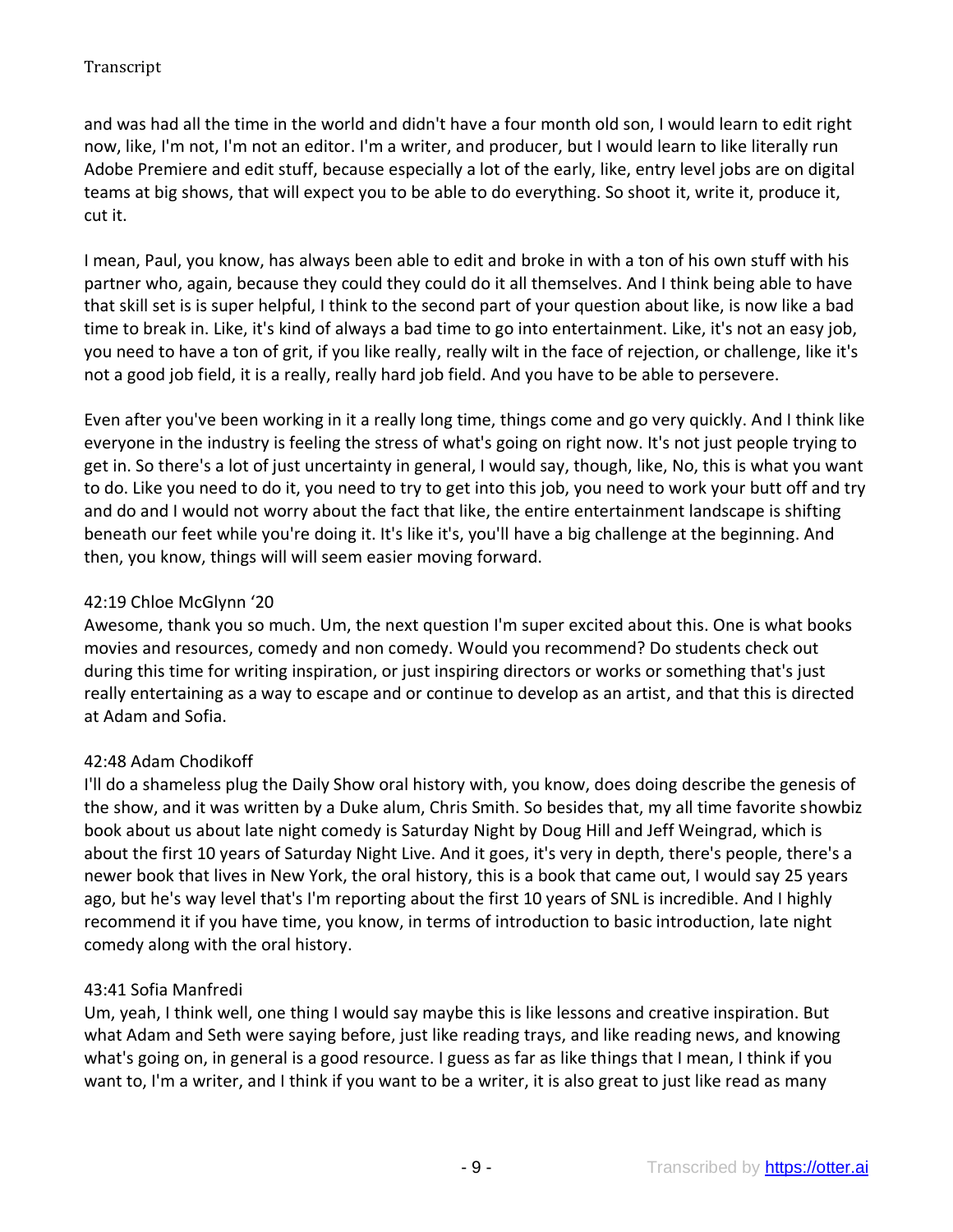scripts as you can, in addition to like watching shows, and trying to figure out the structure as, as you watch them, things like that.

And I think it's now when you have like big blocks of time, it might be a good idea to like, go to the Blacklist and just like read or like, you know, find these collections of scripts that like people are excited about every year and, and and just read a bunch in a row and see like all the different genres and the different ways that people write things and sort of like different idiosyncrasies in their writing. It can be really fun to do that. And it's sometimes I don't know, I feel like a personal way that I'm trying to stay sane is like splitting things up into like, small discrete daily tasks.

And like reading a script today, I think is just a routine that has been helping me and I feel like every day is just like a different like, Oh, here's a horror movie that I I'm not that into horror, but like sure I'll be this why not like let's see what what was interesting about this and what do people who know about this genre thought was good enough about this to like, you know, to give it praise or to be excited about it. Um, I guess just as far as the thing that I'm watching right now, I have never really watched The Simpsons. I have seen episodes and passing on TV. And and yeah, so I'm going through just the early seasons right now and having the time of my life and I cannot recommend it enough.

45:26 Adam Chodikoff Oh, I envy you. Oh, my gosh,

45:28 Sofia Manfredi it's so fun. I get it. Yeah.

# 45:32 Chloe McGlynn '20

Thank you. And I actually want to open that question up to the rest of you, panelists to contribute. If you have something you're thinking about you want to share.

# 45:40 Seth Weitberg

I'll throw a shot real quick that Mike Sacks did a bunch of interviews with comedy writers. I think the first is called here's the kicker. And the second one, I believe, is called poking a dead frog. They're incredible. Just like interviews with literally every amazing, great comedy writer you could ever want to hear from. It's really humbling, it's really inspiring, I would I would highly recommend checking both of those.

#### 46:08 Laura Valk

I think for any creatives, the book, Big Magic by Elizabeth Gilbert is amazing, and a good way to kind of remind yourself how to stay creative and the beauty of creativity. So I would highly recommend that as well.

46:31 Teig Hennessy '20 Anybody else? any must see TV out there right now?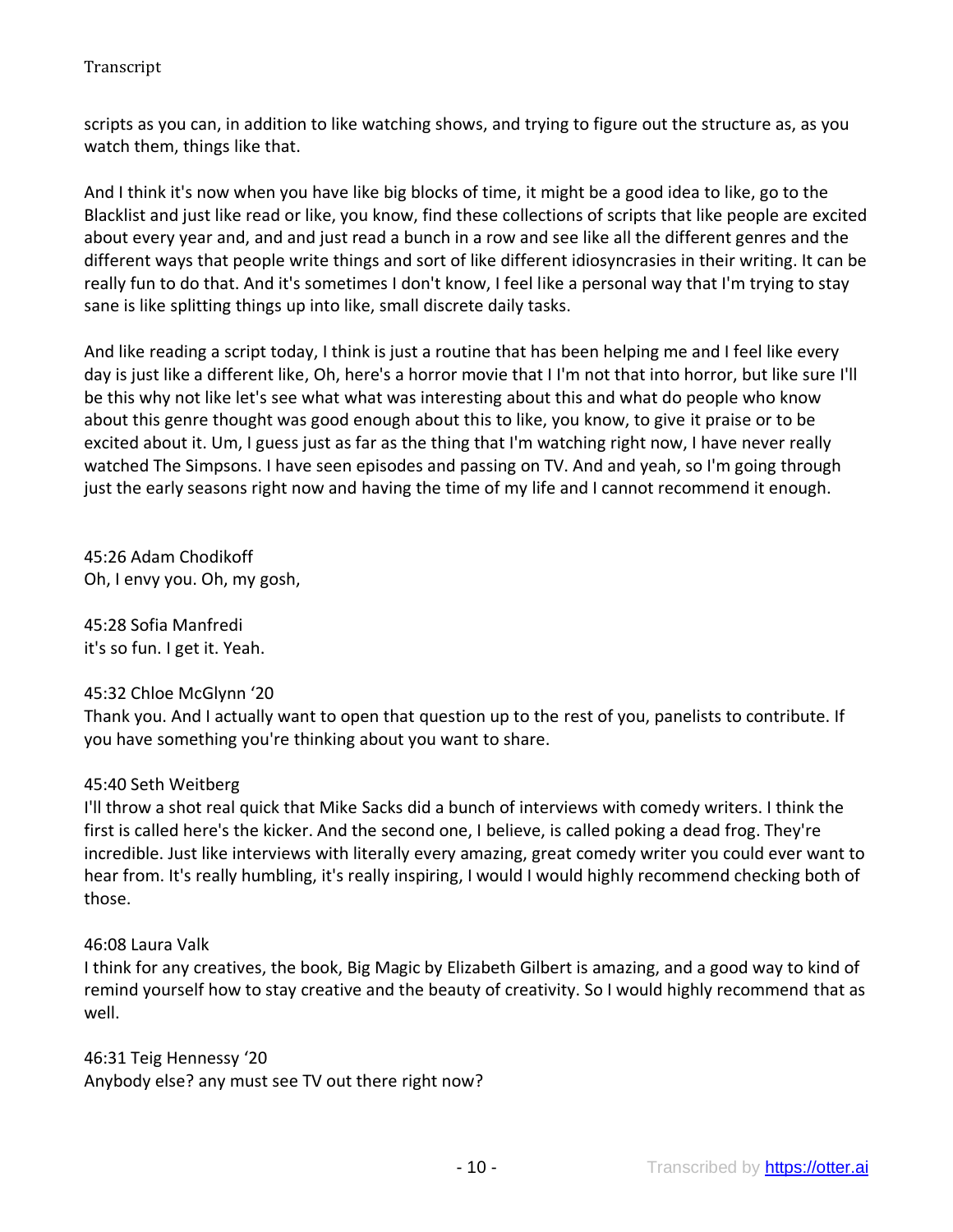# 46:35 Adam Chodikoff

In terms of the power of research and fact checking, there are that many movies, but The Post is great, you know, Shattered Glass, also. And the old time you know my all time favorite is Frost Nixon, which shows the power of preparing for a big interview, you know, researching the right questions, you know, the Sam Rockwell quick characteristic, closest I'll ever see myself on screen.

In that we had Ron Howard on the show, I went backstage and said, finally I can go, you know, I can pick a date to a movie and see that's me up there, you know, you know, so that's five my favorite in terms of power of research.

#### 47:15 Ishan Thakore

There's this graphic novel called Out on the Wire. And it's sort of explores how they make like This American Life and Radiolab and all these like great narratives, like radio shows. And I found it really helpful when you think about like structure and stuff for TV shows, as well, it sort of like, kind of applies to a lot of things like how you structure an interview and like, like how you like, you know, what you what this particular runner jokes, or part of a segment should accomplish and stuff. So it's like really, really helpful. And also, it's pretty easy read.

## 47:48 Teig Hennessy '20

Awesome. Well, thank you all so much for those awesome suggestions. Um, all right, Ishan, you're back up. And this time, it's with Dillon. Um, so how have you guys use your experiences at Duke University? You know, being in this environment in your current role? I'm sure research, you know, is a huge part of that. Um, and then what would you suggest to current Duke students people who aren't graduating that you know, they take advantage of while they're still in school?

#### 48:19 Ishan Thakore

Yeah, sure. I I studied public policy in school and wasn't really with some focus on journalism later on and documentary but wasn't really sure what I wanted to do but I was able to travel a ton on Duke's time, it was like, I applied to like every random independent study and research grant I could find, just to you know, just to travel kind of and to and to work on a project I was interested in.

And I found that super super helpful later on, because it's sort of like expanded the topics I was interested in and so part of the field team in Full Frontal we just tried to pitch like any story any any random story that we can make a segment out of that speaks to like a larger theme. So I found like all those international experiences really, really helpful. So just in terms of like worldview and stuf,f so yeah, I mean, Duke has a ton of money so if there's like I'm not sure like where it's centralized now, but they used to have like a funding page that I would check out like all throughout the semester to see like how I could possibly game this system and try to go somewhere so I found that super helpful and then I ended up doing like two or three independent studies throughout school which I also found really helpful because you can get to know a professor a little bit better and they can guide you on a topic you're interested in.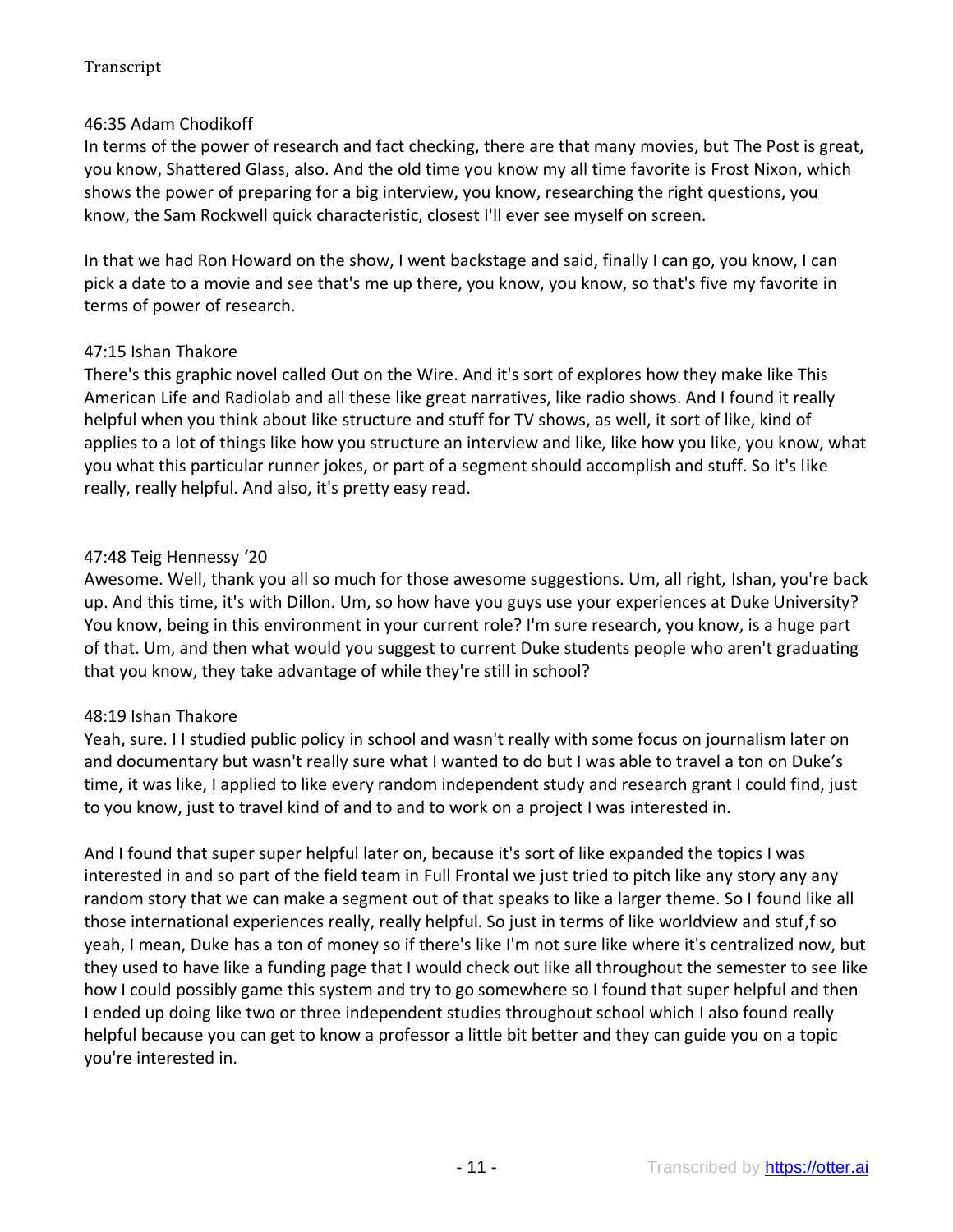So like as Adam was mentioning, I did an independent study with Bill Adair which eventually helped me get my job on Full Frontal and it was all about like, new ways to fact check and how you can do like real time fact checking and stuff. So stuff like that I found like really helpful and any you know, everyone was speaking towards like the power of doing like your own independent projects. And like Amy, I don't know, if you still teach that class the like the video class where we profile entrepreneurs, but it was all about like, it was like getting into practice of like making your own short documentaries and stuff. And that class helped me so much because I finally learned how to shoot video. And I was terrible at it for for many years, but I feel like I've finally like reached the stage that's like, mildly decent. And you know, like doing that had this you had the outlet to like, try and like sort of creatively fail. And then and then like, keep trying again.

Like one thing I remember from that class, it's like we interviewed the owner of Bull City Burger like five times because we couldn't figure out like, how to get the camera working every time we went, just like poor man just sat through like, five hours of interviews for like, literally one minute to be posted on the YouTube site. Viewed by like 80 people. If that. So yeah, it was stuff that stuff like that really helped like kind of that nurturing environment to like, try something creative and then fail.

# 51:08 Dillon Fernando

Yeah, I was a biology major. And so I did something completely different from, I guess, the career path I took now. But it really helped. I also did research on viruses. And during that time, did all that stuff. So it's really helpful now when we are doing like segments about Coronavirus, and constantly factchecking people saying random stuff on and I don't know, sometimes even people on our own team will say some stuff and then we just have to be like, rather than this is not it's not correct.

Um, so I found that even like, just doing what you find interesting, like, even though you won't find something that directly translates into a job you might have in TV, like kind of teaches you how to think and how to work and how to, like at least some fact checking, I found science background really helpful. Because you're always you're kind of like looking for a question that you want to answer. And you have to go about it several different ways, whether it's this experiment or something else. But I think that's the same way with like, if we want to, like backtrack, like the statement, like, where do we go? Who are the sources? How do we dig in? How do we investigate? I think that's an even with research, I think that those two things that sustain mental process that I found really valuable.

Also, yeah, as you said, there are a lot of funding sites. In Duke, someone gave me \$5,000, I don't remember who I did that. And I, I went to New York, and I got an unpaid internship. And I couldn't have done it without that. So if they'd still do that, I would find out who that is and get up money. And just doing stuff that you find fun and creative. I worked at The Chronicle. And, like, wrote for the arts section, I was the editor for the arts section. And I thought that was really fun. It really exposed me to a lot of different creators and like learning how they think. And that was really kind of what got me interested in this field. And oh, yeah, I echo a lot of things that Ishan said, about just using Duke's money.

#### 53:12 Teig Hennessy '20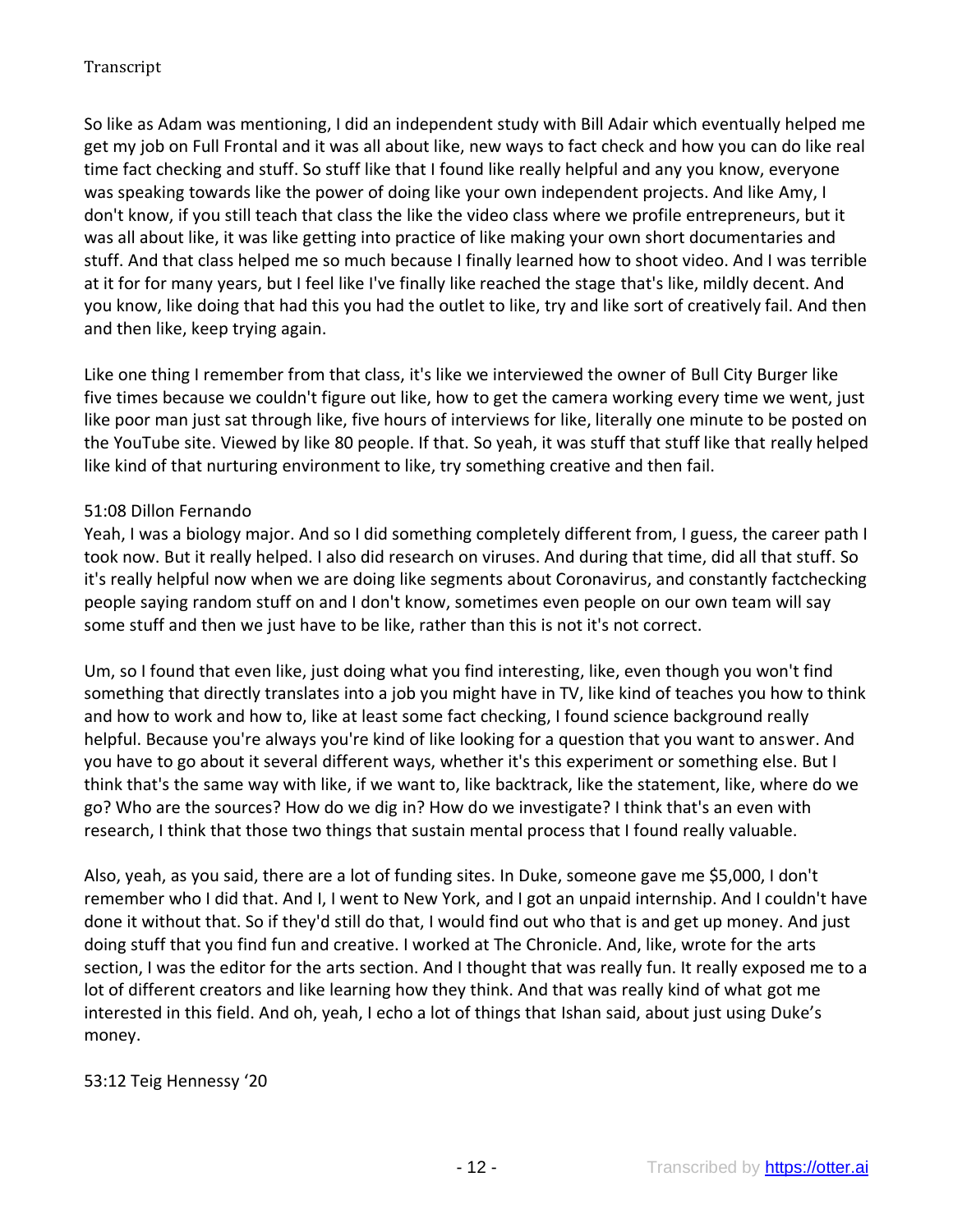Yeah, no, I'm so into that idea. And I'd love to hear how like other people have, you know, if other people have stories, just because I want to hear your funny stories to, um, like unexpected ways that, you know, Duke your experience at Duke has added to like your creative career.

## 53:28 Sofia Manfredi

I so I was also a biology major. So Whoo, Dillon. And I agree with like, the, like the scientific processes is like helpful is just sort of as an analytical tool. But it helps me or at least I was told that it helped me in the sense that when I was like, applying for my first for like, an internship Clickhole it was just like an open application on the internet.

It the bulk of what I had done in college was Primate Research for like four years and there was like very, there wasn't that much other stuff. And it was apparently just like weird and for the people who are reading the resumes they were kind of just like, what the fuck is that? And then it was like interesting enough that I got an interview. So it could be helpful in that it might just like surprise people and have them question why you're applying and then just take out in that way, but I don't know.

## 54:18 Dillon Fernando

That's how I got my internship actually, though, right? Because they told me that Yeah, yeah. Like who is this person? Why would they want to do anything related to TV and so yeah,

#### 54:27 Sofia Manfredi

yeah, it's useful I guess to just be for people to be surprised that you're interested in at all but I also did take a bunch of money from Duke and echo that strategy for sure.

#### 54:40 Seth Weitberg

What else is just say like, I definitely think it's true and late night but really across the board in writing is like it's incredibly helpful to be in interested and interesting person and just know stuff. Just be really interested in whatever field and know things about it. You know, I think like practically like on our show, for example, there's definitely some writers who are incredibly well versed in, like what's going on in international news.

And there's other people that are just like local civics junkies. And there's people that are more into science and cybersecurity in those sorts of things. So having that kind of just like interest level helps in a practical sense, but like, no matter what you are studying or invested in at Duke, like those things, you're going to draw on them all the time in your in your writing. And don't undersell, like, you know, if you're still a student, they're like, seeking out course, subjects, if you can fit them in that are just like, super interesting to you, because you want to know more about that stuff and enrich that part of, you know, your, your own brain.

#### 55:41 Paul W. Downs

I totally agree with that. I don't know if there's programs to still exist to do. So I was a Program II major Wow. Meaning that I got to design my own. But what I did was I just took classes from the best professors in any discipline that I could find. And I think to echo what Seth was saying, it just kind of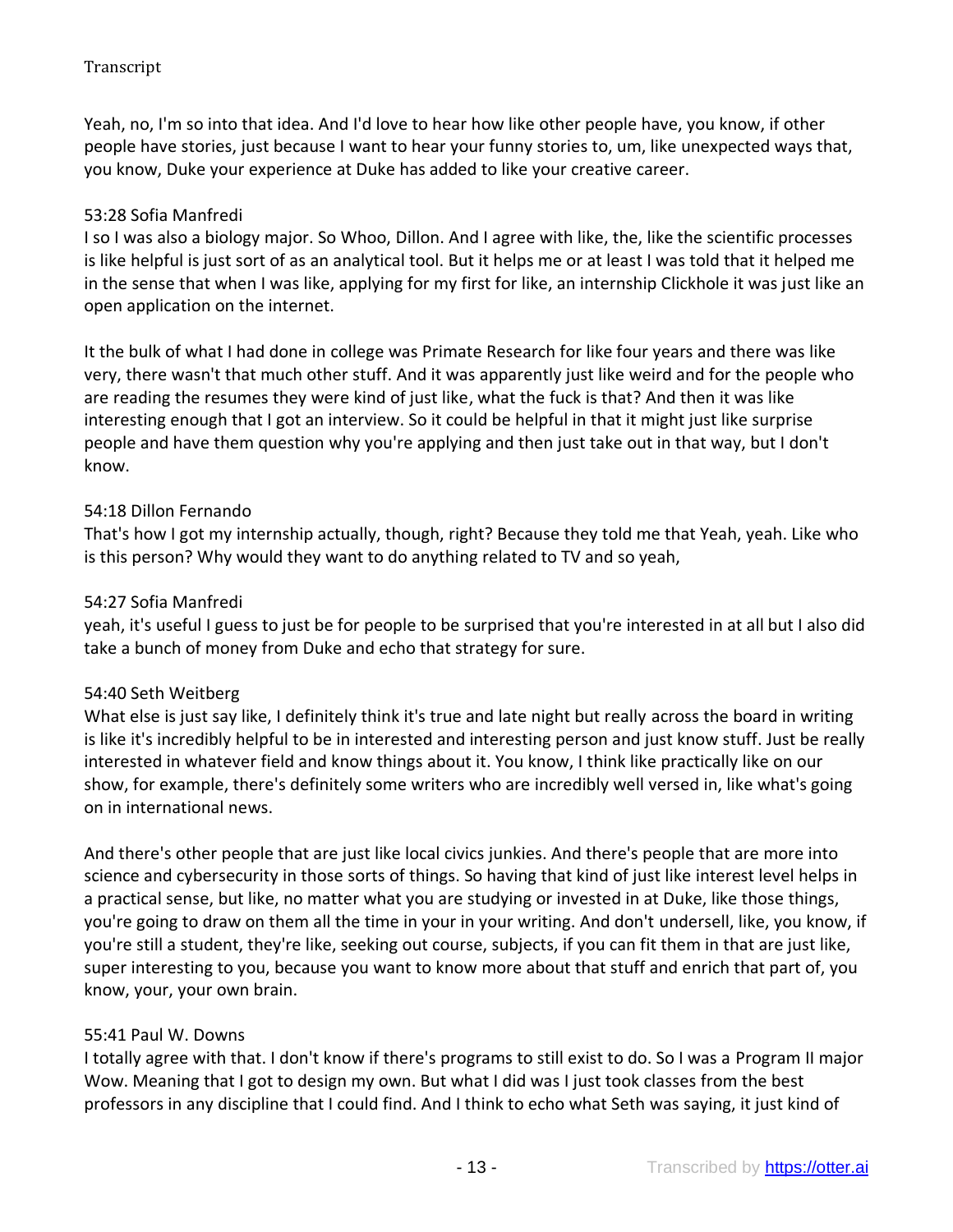gave me a breadth of knowledge and experience that I wouldn't have had if I just studied theater or creative writing or something like that.

So I think yeah, the more you can take advantage of the people that are active because there are so many incredible professors. One thing that I used to do is, I used to just say to a professor, if I really loved them, who on this campus do you wish you could take class from and then the next semester, I would sign up for that class, because I was a Program II major I was kind of able to do it more easily than you might otherwise. But it really did, I think help give me things to draw and reference in my writing that I use to this day.

# 56:38 Adam Chodikoff

Being a poli sci major has obviously helped me at The Daily Show over the over the over the decades now, we've dealt with so much legislation such as the drug bill, the 911 first responder bill. So having that, you know, intense, you know, how how a bill becomes a law type background, you know, you know, John or Trevor will turn to the for the explanation of, of policy or the political process and having that Duke poli sci background is definitely helped.

## 57:05 Chloe McGlynn '20

Thank you guys, great answers. And really, like cool for us to get to hear your experience and see how ours kind of aligns with that, or, I don't know, we all are interested in do so many different things. So it's always reassuring to hear that. Um, but this next question is that it's directed at Laura and Seth, and but many of you have written your own shows, or directed or produced your own work. And we wanted to know what your advice was for students and alumni trying to spearhead their own creative projects right now and in the future?

# 57:43 Laura Valk

Or, um, I think like echoing what we were talking about at the beginning, making things on any budget, don't letting budget be something that stops you. And when I was interviewing people, when I was interviewing, like interns, or entry level people, my first my first job, we never talked about hard skills, because in television, you don't quite need hard skills at the beginning. And I correct me if I'm wrong, and factchecking maybe you do and things like that, but you can learn a lot on the job.

So my interviews were always much more about, like, who that person was and what they had made and what they were creating, than it was about like, do you know how to work Scripto like this. So kind of, as we've been saying, like, make stuff make what you love, find what you love, find people you love working with, I think that is huge. And there's no time to do that, like college or right after college. Find the people that like light a fire in you and and those people that like when you're working on something you like you forget that time exists. Like that's the feeling you want to go for. And when you find that, like that's what you should be doing.

We've said utilize Duke resources. I do a lot of music I like lived in Small Town Studios, when I was at Duke and I paid myself to work on my own music through Dukes time, which was like insane. And I think in making stuff like the last thing I would say is I even to this day, I still struggle with this, like I always felt if I wasn't working with a big studio budget or something, I would always feel very amateur.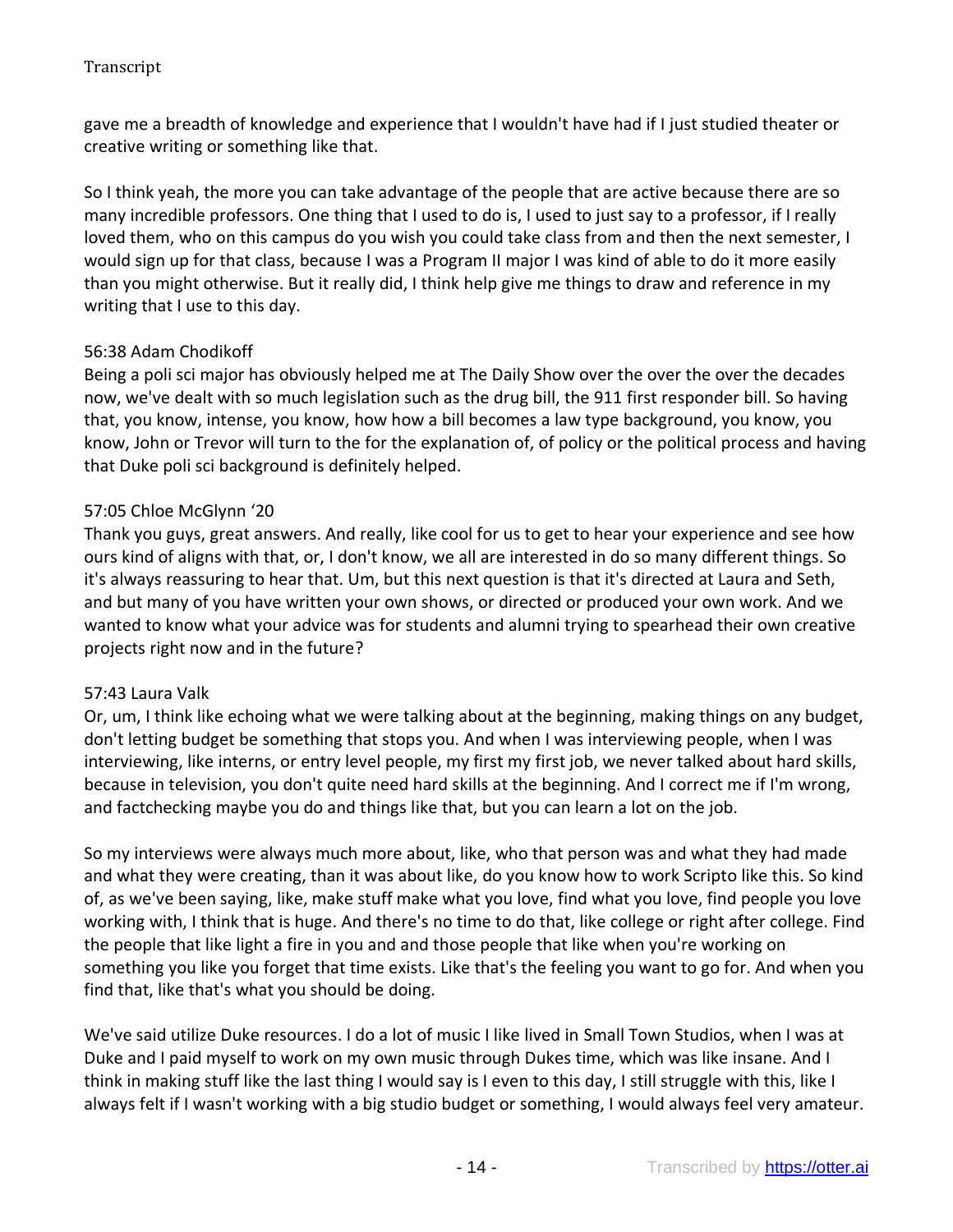And I think trust your taste and trust, kind of trust yourself and your and find some hopefully try and find some confidence in yourself in what you're making. Because I think something I ran into when I first got into the industry was not believing that I should be in that room or that I was worthy of being in that room.

And I can almost guarantee that everyone on this call is very, you know is accomplished and smart and perfectly capable. So that's something I wish that I had done and believed in myself and making my own things so that I would feel more competent myself first entering the business. So you're all very capable and you know, believe that.

## 1:00:04 Seth Weitberg

Yeah, I think that's all great advice I can, I cannot underscore enough the importance of just making things. And for some of you writers who maybe are not interested in producing at all, definitely just writing things is super important. I think like on the front end, it's, it's really important to be able to kind of answer the question for yourself, like, why are you specifically writing this thing or making this thing later on your careers when you're like in rooms and trying to sell things, the question that people always want to know is like, why are you the person who can do this, and no one else can do this?

So just understanding that for yourself, will just inform the work and help it be more personal to you. I think Laura's point about collaborating is like, so key. Because TV is one of the most, if not the most collaborative mediums, you know, in general, on our show, we have like, a writing staff, but then we have a graphics team that's twice that size, we have an investigative journalism team, that's three times that size. So like, we're constantly working with other people, you know, you know, aside from just the production, folks, so I'm just starting to learn those lessons.

You know, like, Paul, and I used to work together at Duke, I can't tell you how many times we shouted at each other and fell on our face and failed at things. I went to Chicago, fell on my face and failed constantly. It's like, you need to learn those lessons and get better and better at it. And also, because as I'm sure all these folks would attest to one thing about working in TV is you are spending inordinate amounts of time with other people.

And just learning the skills of like, being a good person to work with and be around is also really, really important. Like it's that works well, you know, works and plays well with others, you know, from kindergarten, it really is like, essential, and being someone that people want to be around and work with. So I think that's part of it, too. And I'll just say two other really quick things.

One, I think it's sometimes hard when you're starting out to hold yourself to the highest standard with your work. And I would just say like, try not to settle for good, keep pushing things to make them as great as you possibly can now, and the last thing I wanted to mention was about getting notes from people, something I've like struggled with for a long time was like getting, how to get notes from other people on my writing that was like helpful in any way.

And I think that like a lot of times, no matter who it is, there'll be a lot of like, well, this sucks, or this is great. And those things can be helpful. Sometimes people want to pitch you fixes for things, and that,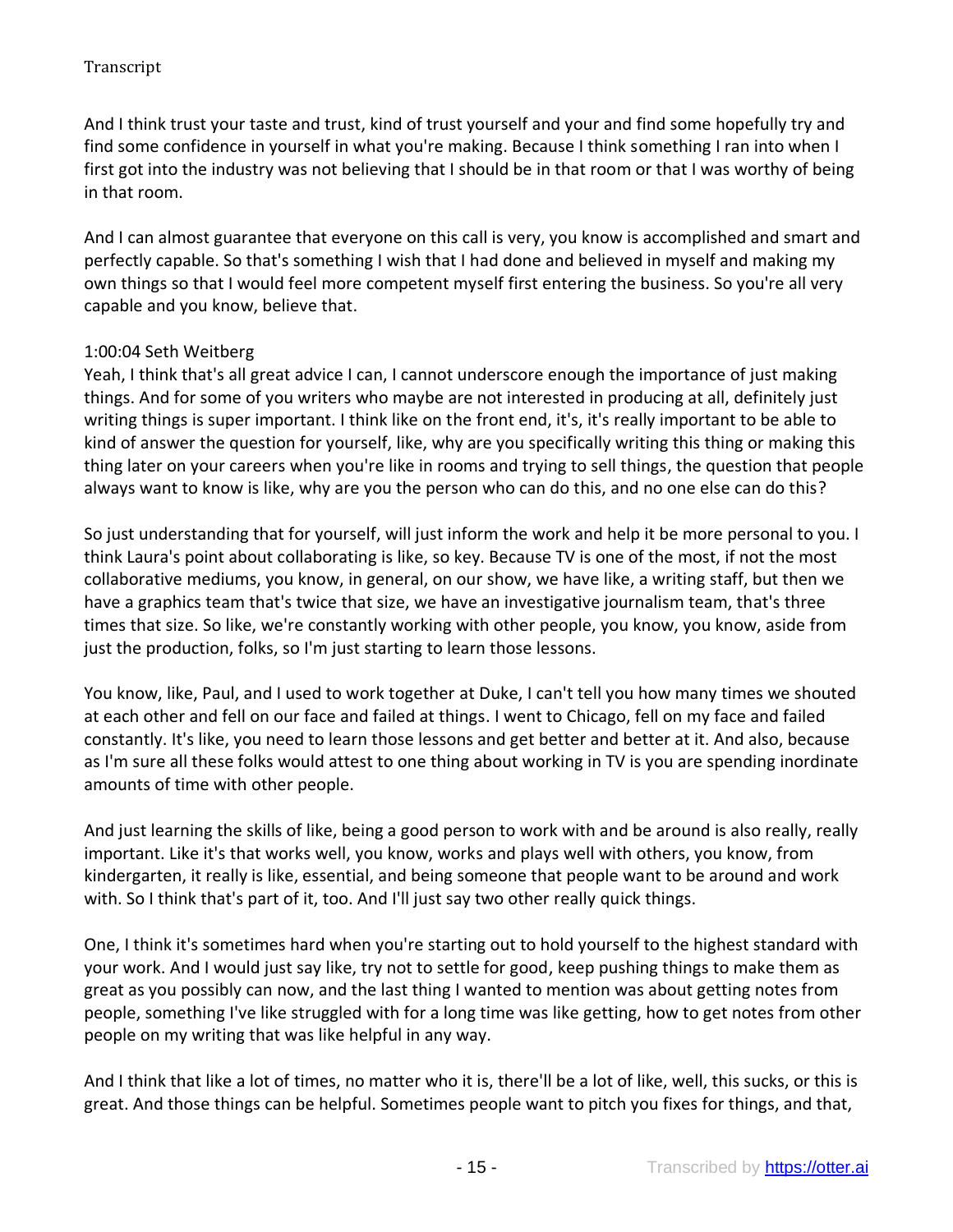you know, they're pitching jokes or ideas that can be helpful times. But like, the most helpful thing that I found in, in showing people my writing is like, literally just trying to understand what was confusing.

What didn't what like stopped you what didn't make sense to you what wasn't clear, if someone does pitch you something that's like, oh, well, what if you did this instead? Try to ask the follow up question like, what are you reacting to in the script that makes you want that? Because like, honestly, in my writing, I get the best notes from my wife, who is not in the industry at all, but it's just like a smart person and a good reader. You may or may not get, you know, notes from other people who are in this field or not, but like always being able to get back to that question of like, what isn't working right in the script, as opposed to just getting feedback on on what you should do differently? And…scene.

# 1:03:45 Teig Hennessy '20

Awesome, thank you so much. That was such a good answer. Um, and we're actually about to jump into our last question of the night. So, um, this is for Andrew and Adam. Um, what do you guys think the industry is gonna look like after all of this? You know, what do you think the long term changes are going to be? And, you know, is it something you're excited about? Maybe nervous?

# 1:04:10 Adam Chodikoff

I like working from home. In sweatpants. I know, that sounds like a tacky comedic observation at this point. But I think, you know, it's, I think, especially as we do the show, obviously, in midtown Manhattan, it's gonna take a while for us to fully come back. It's definitely above my paygrade but that level of decisions, but I think obviously, the show is going to be more you know, no video chat oriented or email oriented and we know it's gonna be a while until we actually have to hopefully hopefully soon, which we have an audience in the studio but that's certainly tough you know, until God knows when so I think you know, as long as as far as I can tell we're gonna be doing the show from Trevor's apartment, you know, from No, and as long as this last and I don't I don't I I'm tired to speculate about future and how this will affect the industry, in particular.

#### 1:05:04 Andrew Tunnard

Yeah, I mean, I agree that. I will say, though, that, you know, The Tonight Show, when we first all went home, we weren't really sure what it was going to look like the next few months. And it quickly snapped together into something that I'm pretty impressed with, as someone who really has no has no creative input into the show at all, you know, just sort of as an outside observer, but someone who was there when a lot of these decisions were made, it was really impressive how nimble the shows were, and I think that sort of is across the board with with all the late night. And sort of satire shows.

And I think this is, you know, it's ultimately for the better, I think it's sort of it stretched a lot of people creatively, it's sort of made people go back to the well and rethink how things are done. And I also think, for a lot of us at home, the late night shows have kind of, you know, taken back the place that maybe they used to have more, you know, in years past where people sit around and watch them, you know, maybe not at 1130 or 130. But now, you know, on YouTube during the day, and you know, our numbers are up. And I think people are sort of taking comfort in things that they remember existing back when things were back to normal.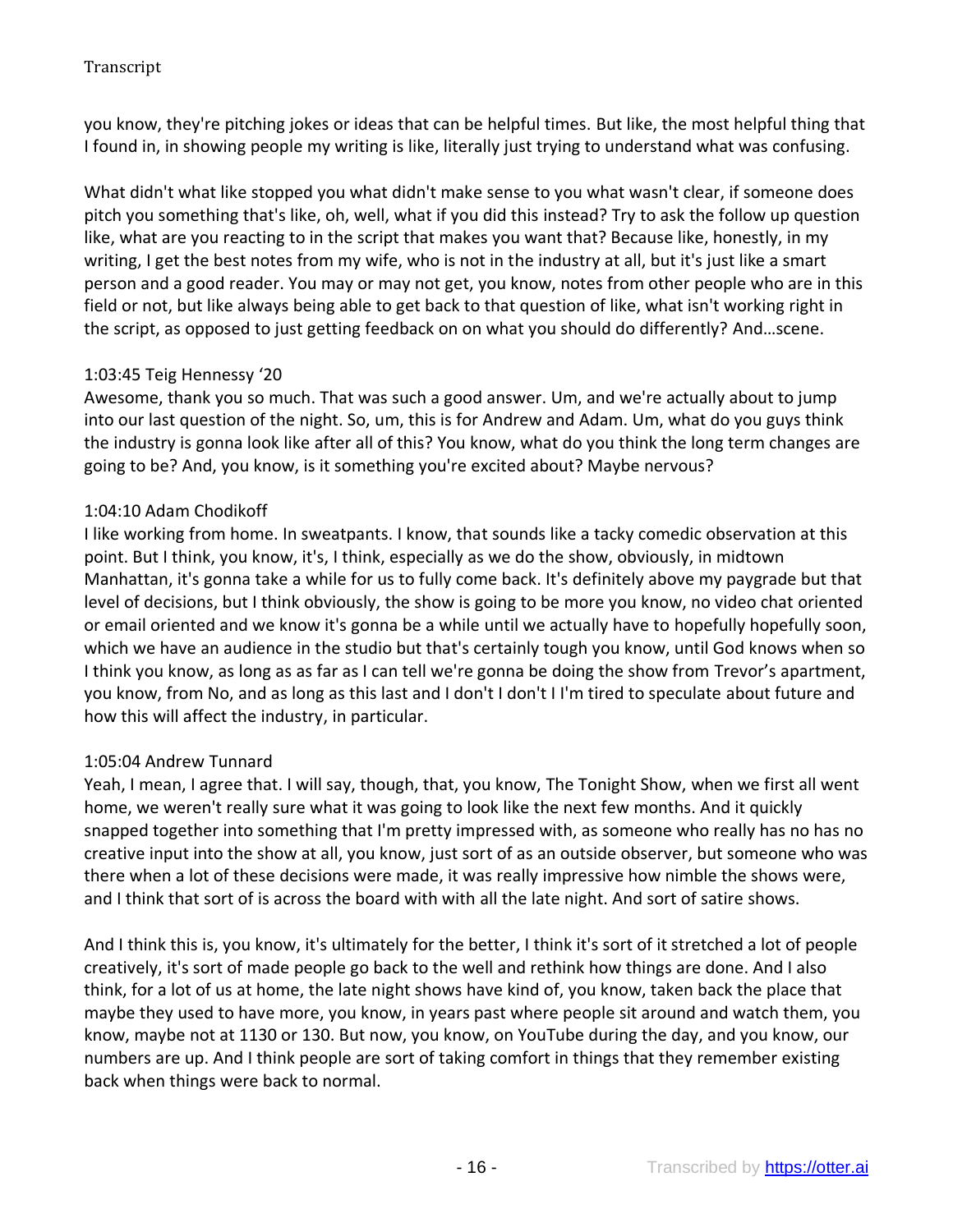And I think that that's sort of I know, it's it's motivated a lot of us on the show to work harder and to keep producing stuff not knowing, like Adam said, when things will be back in front of a studio audience and thinking this may be the new normal, and how do we make this better each day as we work on Zoom, and, you know, through all these sort of new methods of production, and I'm excited, I don't know, excited as a word I thought around at this time, but I'm encouraged, I guess, but by what I've seen, and looking forward to, you know, what the show's gonna look like all the shows are gonna look like over the next few months for sure.

# 1:06:47 Teig Hennessy '20

Yeah, that's awesome. And I'd love to hear what other people are excited about or encouraged by right now within the industry. And like how you see people innovating and like changing up the game. Anyone feel free to jump in.

# 1:07:05 Seth Weitberg

I mean, I'll just say briefly, like our shows, kind of had fits and starts and getting up and running with a, like a quarantine edition. And we're finally starting to get things in motion. Seeing our executive producers, though, figure out how to take like a show that has, I think, probably the most intensive graphics, you know, of any live TV show, and figure out how to translate that into a way that's going to be interesting to watch with no audience, you know, and shoot the show, basically, on a green screen, which is what we're going to do. Don't tell anyone, it has been unbelievably impressive. And you really do see like the the skill, especially of our graphics team, like they have already won Emmys, they are incredible. Seeing them figure out how to take like, what they do and are used to doing on a multi million dollar set of screens, and and make it much more, you know, sort of two dimensional is, is super inspiring.

# 1:08:09 Paul W. Downs

Yeah, and I think you know, what, to speak to that, whether it's people who are on the writing side, or people who are on the production side, I think another encouraging thing is that it is it's an area where people are have to be problem solvers and be creative, you know, even if it's like, we don't have the budget to shoot in a mansion, how are we going to make that work?

I think that is something that the people in the industry, are problem solvers, and are always looking to be creative. And I, I'm encouraged by that, that as we slowly come back and find ways to come back, because every industry is gonna have to adjust. I think we are in a unique position and well suited to do that kind of thing.

# 1:08:47 Sofia Manfredi

I'm encouraged by also, I mean, I have the same graphics team as Seth, and I'm, like, blown away by them. But also just, I feel like the people, I feel like our executive producers and our showrunner are just really trying their hardest on our behalf and like they're really going to the mat for us with all the decisions that are a million miles above me, but I feel like for an industry that at least before I was in it, I was worried was cutthroat or sort of callous, or all these different things, or has this reputation of being those things, I feel like, at least in my world, people are really looking out for each other.